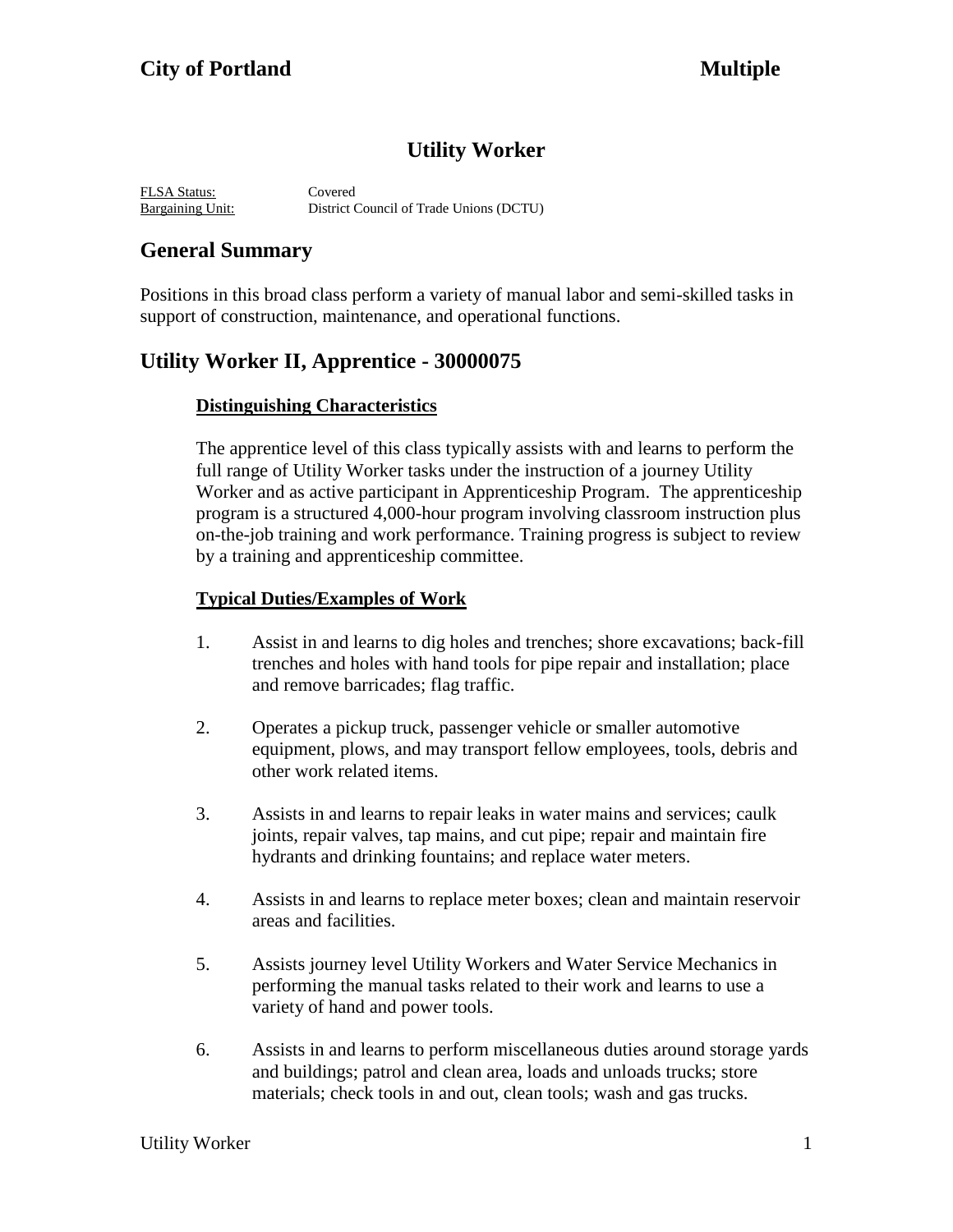- 7. Reads work orders; assists in and learns to obtain needed supplies, complete forms and write simple reports on work, time and materials used.
- 8. Performs related duties as assigned.

### **Required Knowledge, Skills And Abilities:**

Ability to: lift up to 70 pounds, in and out of service truck bed; carry up to 50 pounds from service truck to excavation site; drags heavy materials from service truck to excavation site; work for long periods of time in confined space; drive a standard stick shift truck; stand for long periods of time; squat or kneel during the performance of job tasks; work in a variety of weather conditions; climb in and out of service truck bed and 5-foot deep holes multiple times during a day; ascend and descend a ladder; understand and follow oral and simple written instructions; establish and maintain effective working relationships as necessitated by work assignments; learn and apply safe work practices; write legibly and fill out simple forms with training; perform simple math calculations (addition, subtraction, multiplication and division).

Some skill in: using common hand tools and simpler power tools applicable to the work.

#### **Special Requirements:**

Valid State drivers license **OR** are able to obtain one within six months **OR** have a valid State driver's permit with an acceptable driving record.

## **Classification History:**

Adopted: 2-03-99:

Class created as a result of DCTU Classification and Compensation Study 1998-99. This class is composed of the following classes: 1288 Utility Worker Apprentice Adopted: 04-14-99 June 2009 - Change Job Class number from 1209 to 30000075, due to system change.

# **Utility Worker I - 30000076**

#### **Distinguishing Characteristics**

The Utility Worker I is distinguished from the Maintenance Worker by its responsibility for performing unskilled and limited semi-skilled work and routine use of power tools in the performance of their assigned tasks. Work is performed independently or as part of a crew and is usually closely supervised.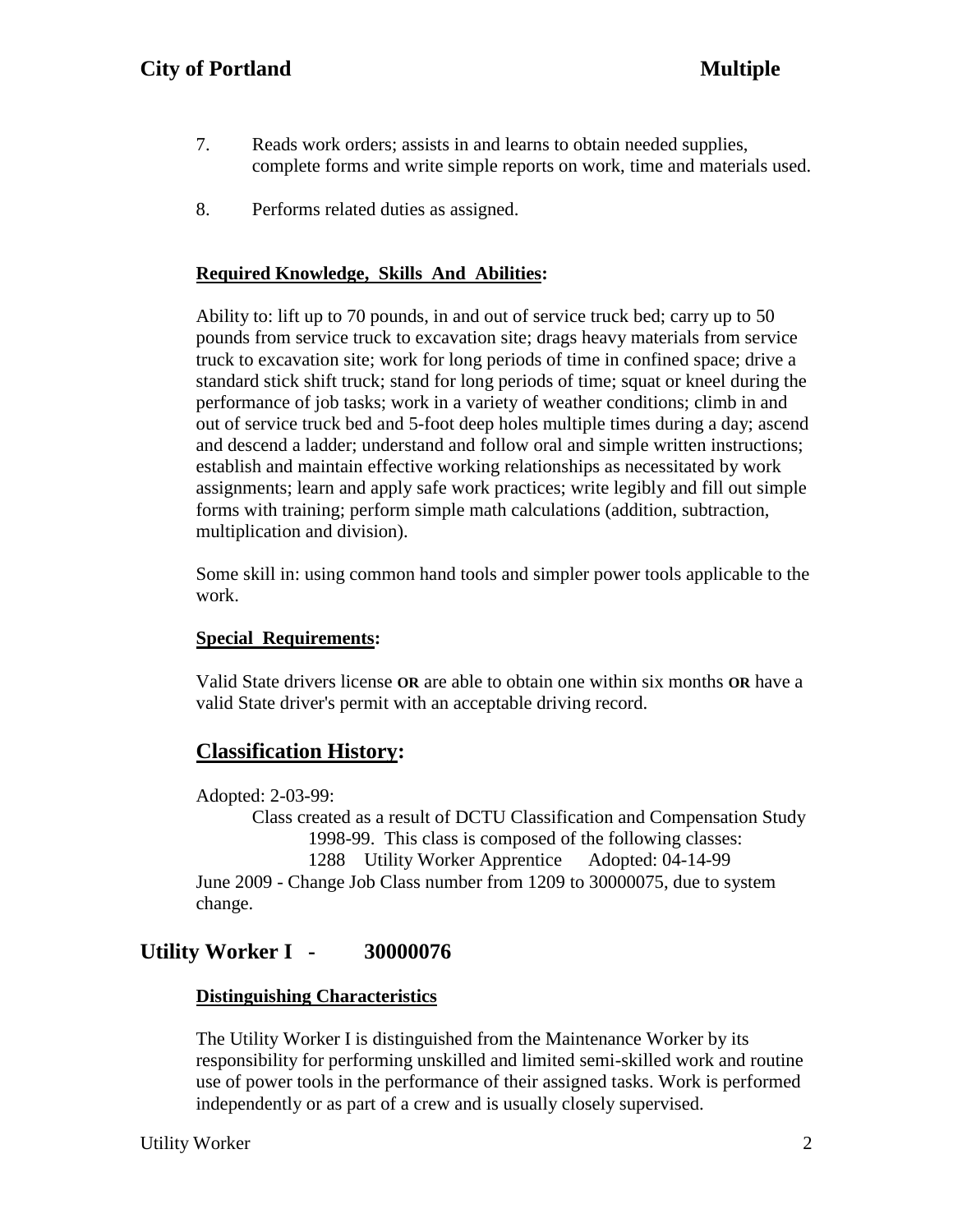## **Typical Duties/Examples of Work**

- 1. Performs various types of manual labor and limited semi-skilled tasks; may be assigned hand or motorized tools at assigned facilities or sites; loads and unloads equipment, materials and supplies.
- 2. Performs a variety of cleaning, landscape maintenance, planting, clearing, watering, mowing, edging, and other grounds-keeping tasks; operates small horsepower equipment such as weed eaters, pack blowers, and chainsaws; feeds chippers.
- 3. Performs a variety of manual labor task including prepares surfaces for placement of asphalt; shovels asphalt paving mix; spreads sand on streets; removes slides and snow; cleans, picks up or shovels debris; digs and fills areas.
- 4. Lays out and installs signs and pavement marking under close supervision.
- 5. Moves office equipment, furniture and machinery; picks up and delivers various types of equipment, materials, mail, parts and supplies; stocks, sorts, inventories and stores parts and supplies.
- 6. Assists journey level employees
- 7. Operates sedans, pick ups, vans, smaller dump trucks and flat bed trucks to transport employees, materials and equipment to work sites and to perform tasks such as delivering materials, placing barricades, and distributing notifications; performs pre- and post-trip safety inspection of vehicle; performs minor servicing, adjustments and repairs on equipment used.
- 8. Maintains routine files and records.
- 9. Assists with traffic safety controls at sites; places traffic control barricades; flags traffic.
- 10. Places informational barricades; distributes notifications to houses and businesses
- 11. Responds to calls to work during emergencies
- 12. Operates two-way radio as needed.
- 13. Performs related duties as assigned.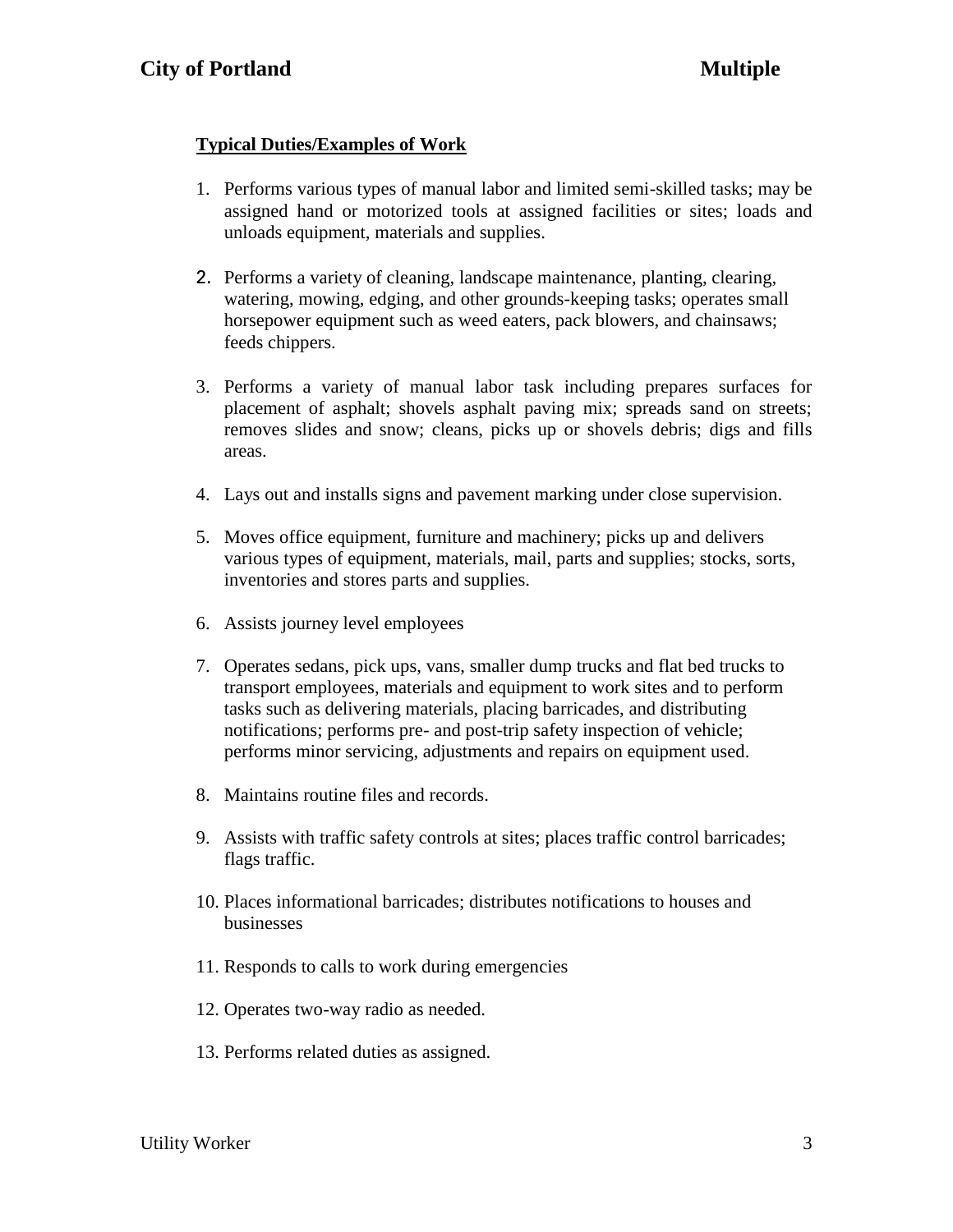## **Required Knowledge, Skills and Abilities**

Ability to: learn and use safe working practices; learn and follow instructions; learn and apply safe and effective use of tools and equipment; work effectively as a team or as independently; work effectively with co-workers in a diverse workforce, and respond appropriately to question/concerns from other employees and the public

Skill in: applying learned techniques, processes and procedures; completing reports; performing measurements and arithmetic computations including multiplication, division, fractions, decimals and conversions

#### **Special Requirements**

Valid state Driver's license; some positions may require additional certifications or licenses.

### **Classification History:**

Adopted: 2-03-99:

Class created as a result of DCTU Classification and Compensation Study 1998-99. This class is composed of the following classes: 1210 Laborer Adopted: 05-18-76; Revised: 11-01-92 June 2009 - Change Job Class number from 1210 to 30000076, due to system change.

# **Utility Worker II - 30000077**

#### **Distinguishing Characteristics**

The Utility Worker II class is distinguished from the entry level in that it performs multiple semi-skilled tasks requiring knowledge and training, in support of a variety of construction, maintenance, and operational functions. The skills and knowledge required are not of a level and scope of a journey trade but may be in support of a journey, trades or crafts person. Automotive equipment operated includes vehicles requiring a Commercial Drivers License such as a six-yard dump truck, but does not include vehicles with tandem axles.

## **Typical Duties/Examples of Work**

1. Drives utility trucks and trailers to transport materials, equipment and crew members to work site, and assists in the work performed; loads and unloads equipment, tools, and materials; cleans and maintains tools; stocks parts;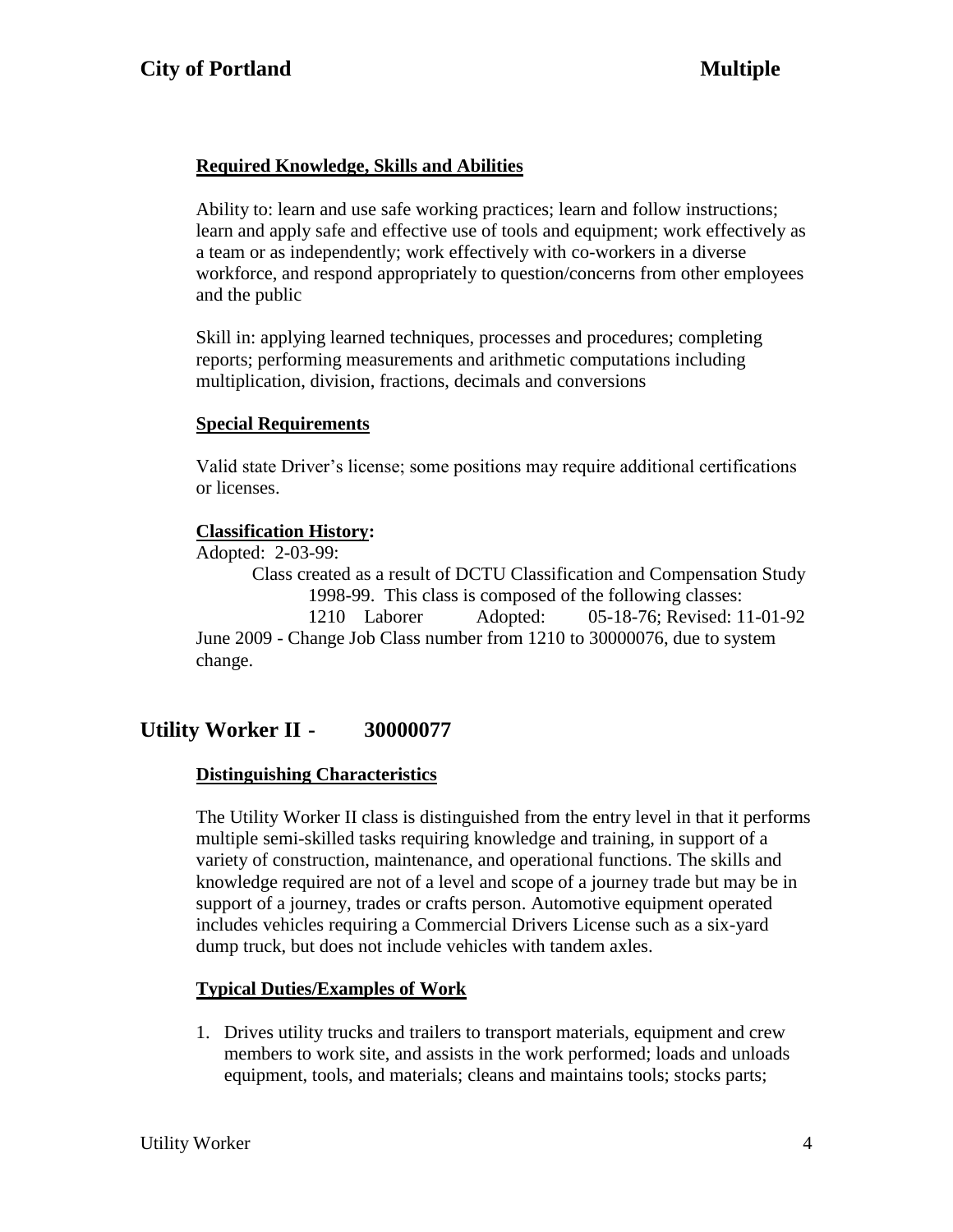maintains inventory; operates a variety of motorized equipment, hand and power tools.

- 2. Drives and operates snow plows, sanding equipment and trucks with antiicing/de-icing equipment including those with external controls but excluding dual axle vehicles.
- 3. Performs pre- and post-trip safety inspection of vehicles; performs minor servicing adjustment and repair of equipment operated; reports any maintenance or repair needs; maintains safe work environments; Performs minor maintenance and repair activities on assigned tools and equipment..
- 4. Operates compressors and a variety of air tools, power articulated tools and miscellaneous small hand and power tools; operates sandblasting machine, pressure washing machine, chipping gun, hydraulic saws, forklift, paving box, shoulder machine, roto-tiller, jackhammer, and other trades equipment; assists with emulsion distribution equipment including emulsion tank and spray, crack sealer, thermolay machine
- 5. Performs manual labor ground activities such as digging, grading, raking on a patch crew, squeegeeing on slurry seal and crack seal crew, broom sweeping corner areas.
- 6. Cleans sewers and catch basins; inspects sewers visually; taps trunk sewers and installs branches; lays sewer lines; cuts, repairs or replaces broken pipe; repairs manholes and catch basins.
- 7. Checks and maintains sewer systems including mains and lateral, storms and sanitary, ditch and drainage; assists video operators in performing utility line maintenance and repair problems including maintenance of cameras and transporters; assists combination sewer vacuum machine operators in maintenance of truck; operates sewer rodding machine, sewer bucket machine; performs emergency shut off of water to prevent damage to occupying customer; performs needed repairs.
- 8. Works closely with journey trades person such as carpenters, electricians, finishers, operators and others in repair, cleaning, and maintaining city infrastructure including service lines, structures, trees and landscapes;
- 9. Renovates, installs and repairs play fields, signs and playground equipment; mixes and sprays herbicides to control weeds; installs posts by driving in or digging and cementing in place; makes minor repairs and maintains facilities, pools, and related equipment.
- 10. Provides sewer and other utility emergency and customer service response; investigates complaints and/or requests services; assists other bureaus in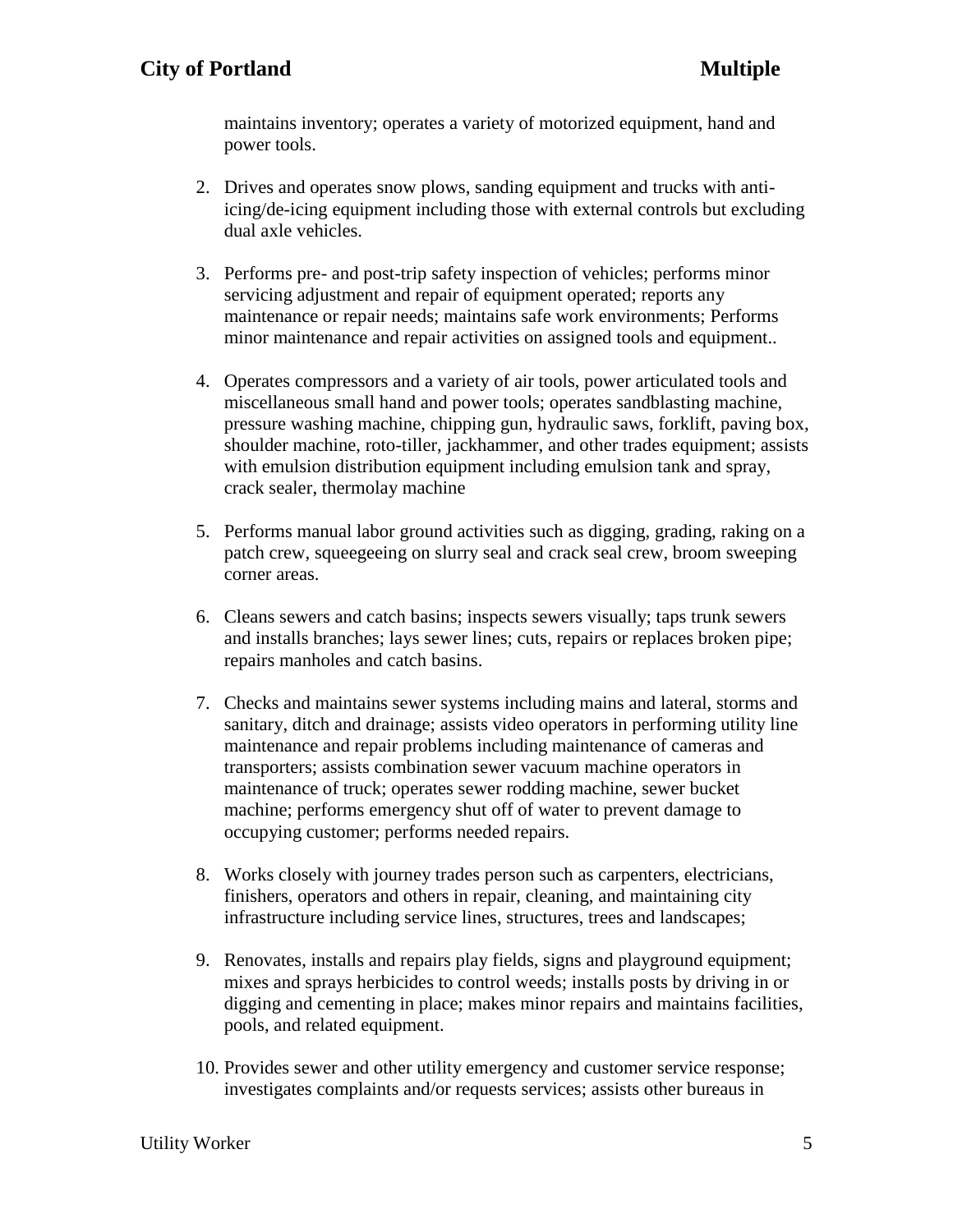determining cause and location of damaged utility line or service to minimize damage to property owner or the city; records information and makes appropriate referral.

- 11. Sets forms for sidewalks and street levels to meet federal requirements; works with back hoe crew including hand digging and lifting concrete blocks.
- 12. Lays out and installs signs and pavement markings with direct or indirect supervision.
- 13. Operates two-way radio; assists with leadership and training of crews.; oversees the work of unskilled crew members.
- 14. Sets up work zone traffic control; flags traffic; operates vehicle with crash attenuator.
- 15. Responds to questions from citizens; explains reasons for job site creation; explains city policy and procedures or refers citizens to the proper staff.
- 16. Performs related duties as assigned.

#### **Required Knowledge, Skills and Abilities**

Knowledge of: laws and safe practices in the operation of automotive vehicles; and work zone traffic control; standard methods, materials, tools, and equipment used in the construction and maintenance trades; safe and effective use of a variety of power and hand tools of the trades; leadership methods; city infrastructure and related utilities; safe and effective work zone traffic control; emergency response techniques

Ability to: safely and effectively use tools and equipment of the trade; recognize choices and apply effective solutions; learn specialized equipment and technologies, materials, procedures; obtain certificates needed for specific assignments; read quarter section maps; troubleshoot tools and equipment; problem solve and make independent decisions; perform work in confined spaces, heights, ditches, and cramped conditions

Skill in: following oral and written instructions; recording and completing simple reports; operating an automotive vehicle; reading maps and simple construction plans; using and caring for the tools, equipment, and materials of the construction and maintenance trades